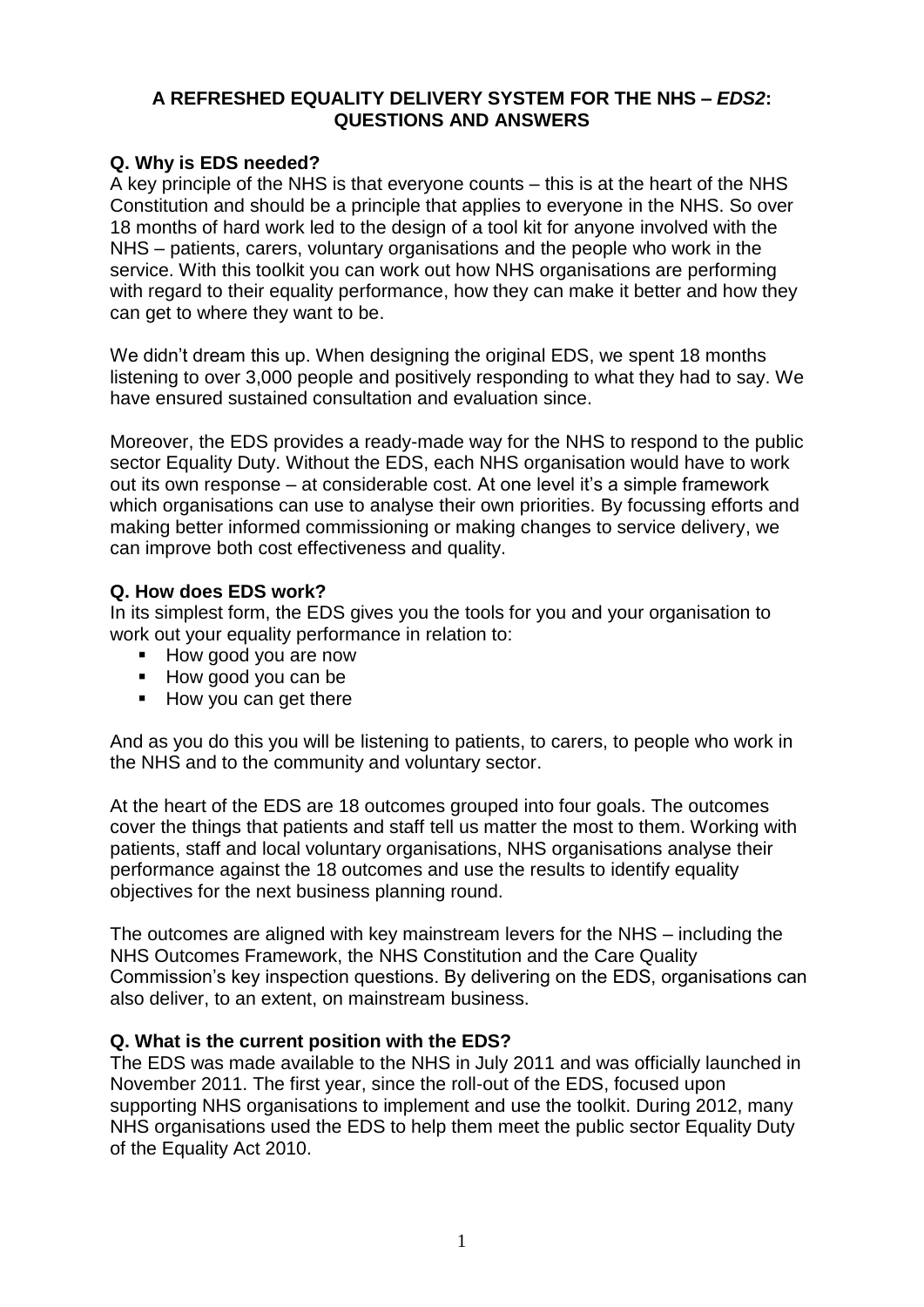An independent evaluation on the implementation of the EDS during that first year has been carried out by Shared Intelligence. The findings of the independent evaluation were shared with the NHS. As a result of this good practice, insight and engagement, the EDS has been refined and refreshed, so that it is more simple and flexible to implement.

### **Q. What does the evaluation of the EDS and the consultation exercises tell us?**

The independent evaluation was undertaken by Shared Intelligence between January and October 2012, and involved over 200 organisations. Overall, the 2012 evaluation, and the 2013 consultation carried out by NHS England revealed that NHS organisations and local partners welcomed the EDS. In particular, it was emphasised that the original EDS maintained a focus on equality at a time of great NHS change. It also prompted stronger and more inclusive engagement with the public and other stakeholders.

A number of challenges of using the EDS, and related development issues were identified, including:

- Governance
	- o Placing the EDS and the management of equality business into a mainstream governance structure is a pre-requisite for success.
- Engagement
	- o Most organisations prefer to self-assess themselves before inviting stakeholders to comment, which is fine as long as stakeholders have a genuine chance to express views and these views are taken into account.
	- o The EDS promotes engagement with stakeholders but engagement overkill should be avoided.
	- o Pre-engagement events can acquaint stakeholders, especially the public, with the EDS and support them to make a more effective input.
- Local adaptation
	- o Organisations should make the EDS work for them rather than the other way around. There are good examples of organisations tailoring the EDS to meet their specific needs. Some organisations persevered with the EDS as it was written without adapting it, and struggled as a result.
	- o The language of some of the original EDS outcomes is difficult and some organisations used their own wording. In this regard, a preference for plain English and Easy Read versions was stressed during the consultation.
- Evidence
	- o Getting hold of robust evidence across all the protected groups remains a challenge for some NHS organisations.
	- o Evidence and insight can be developed on the basis of focus groups and other qualitative means. Good practice needs to be shared widely.
- Grading
	- $\circ$  Some organisations usefully use independent third parties including neighbouring NHS trusts - to take part in EDS gradings of performance.
	- o Many organisations found the grading system of the original EDS to be complicated, and in practice used simpler ways to grade performance.
	- o But simpler grading systems might mask or downplay the essential purpose of the grades, which is to say how well people with protected characteristic fare compared with people overall.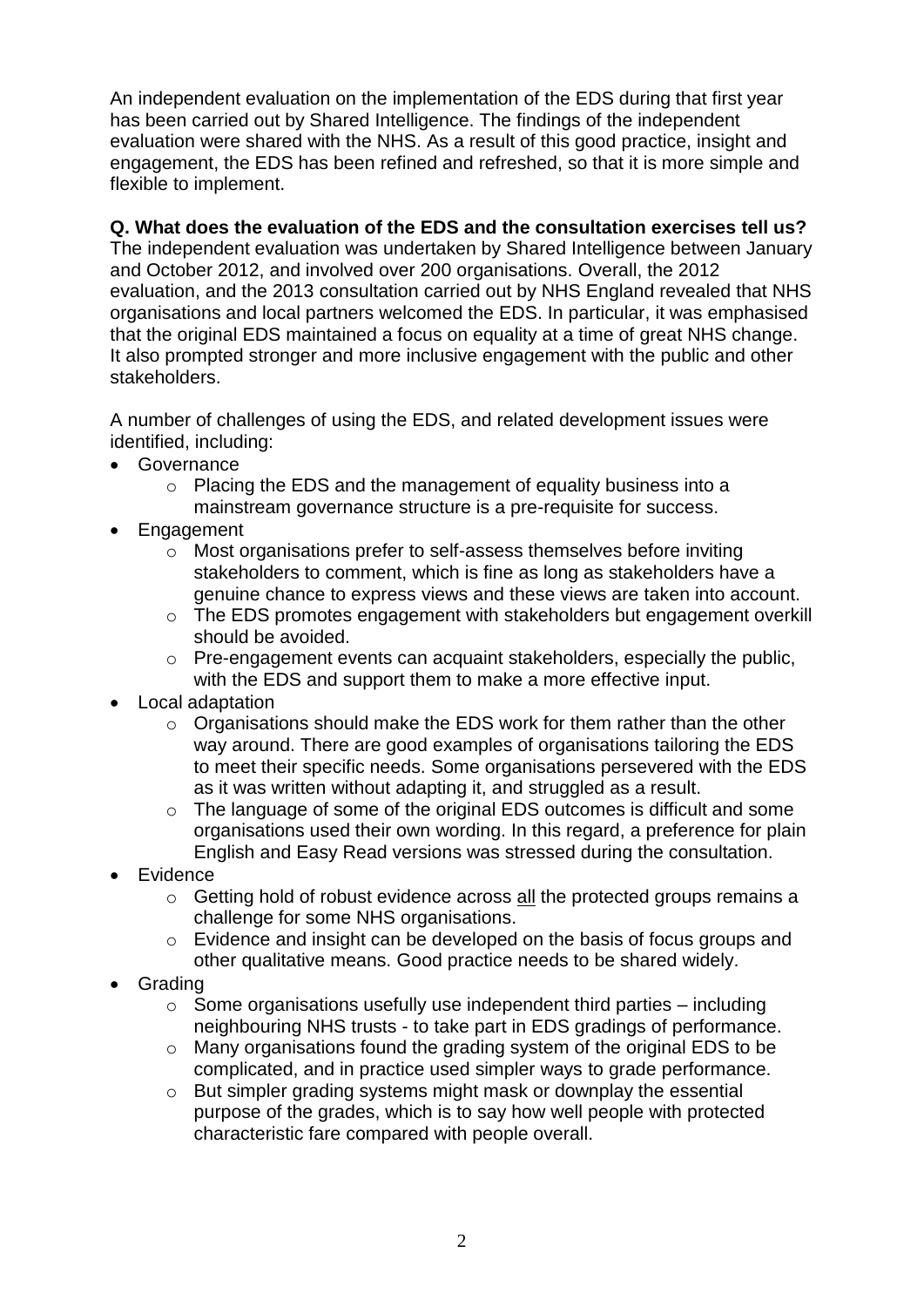### **Q. Why has the EDS been refreshed?**

The refreshed EDS – *EDS2* – has arisen out of NHS England's commitment to an inclusive NHS that is fair and accessible to all. Like the original EDS, *EDS2* has been designed in collaboration with the NHS and in light of evidence of how the EDS was implemented and with what result.

It has also arisen from the findings from the evaluation and from consultation feedback. The use of the EDS has resulted in significant improvements in the way services are planned and delivered, and workplaces are organised. The EDS has worked best when organisations made it work for them, and implemented it flexibly to suit local needs and circumstances.

Building on this success and this insight, a refreshed and streamlined EDS – called *EDS2* – has been developed. *EDS2* is a means of making sure the 'process' doesn't get in the way of the 'personal'.

#### **Q. What changes have been included in the refreshed EDS2?**

*EDS2* is more streamlined and simpler to use compared with the original EDS. There is much in common but some important changes between the two.

As with the original EDS, there are still 18 outcomes in *EDS2,* with enough in common between the original EDS and *EDS2* for meaningful comparisons to be made over time between results*.*

Two of the original EDS outcomes have been dropped:

- Original Outcome 3.6 focused on a healthy workforce and what organisations could do to address health and lifestyle issues for their staff. It has been removed from the EDS as it has not the same significance for staff with protected characteristics as other workforce outcomes.
- Original outcome 4.3, asked organisations to use the "Competency" Framework for Equality and Diversity Leadership". It has been dropped as it was felt that embedding the Framework within the EDS led to duplication.

Two new outcomes have been added:

- *EDS2* Outcome 3.6 focuses on how staff experience their membership of the NHS workforce. It mirrors the 2013/14 business objectives of NHS England.
- *EDS2* Core Outcome 4.2 looks at papers that come before the Board and other major Committees, and the extent to which they identify equality-related impacts including risks, and say how these risks are to be managed. This outcome provides an easy-to-measure check on senior leaders' routine grasp of, and commitment, to equality.

The wording of each *EDS2* Outcome is simplified and NHS organisations are encouraged to express these outcomes in their own words and communicate them effectively to all local audiences, as they see fit.

An Easy Read version of the EDS will be produced and made available to the NHS. Local wordings of *EDS2* outcomes, using plain English and aimed at the general public, will be shared.

The assessment and grading component of *EDS2* has been simplified: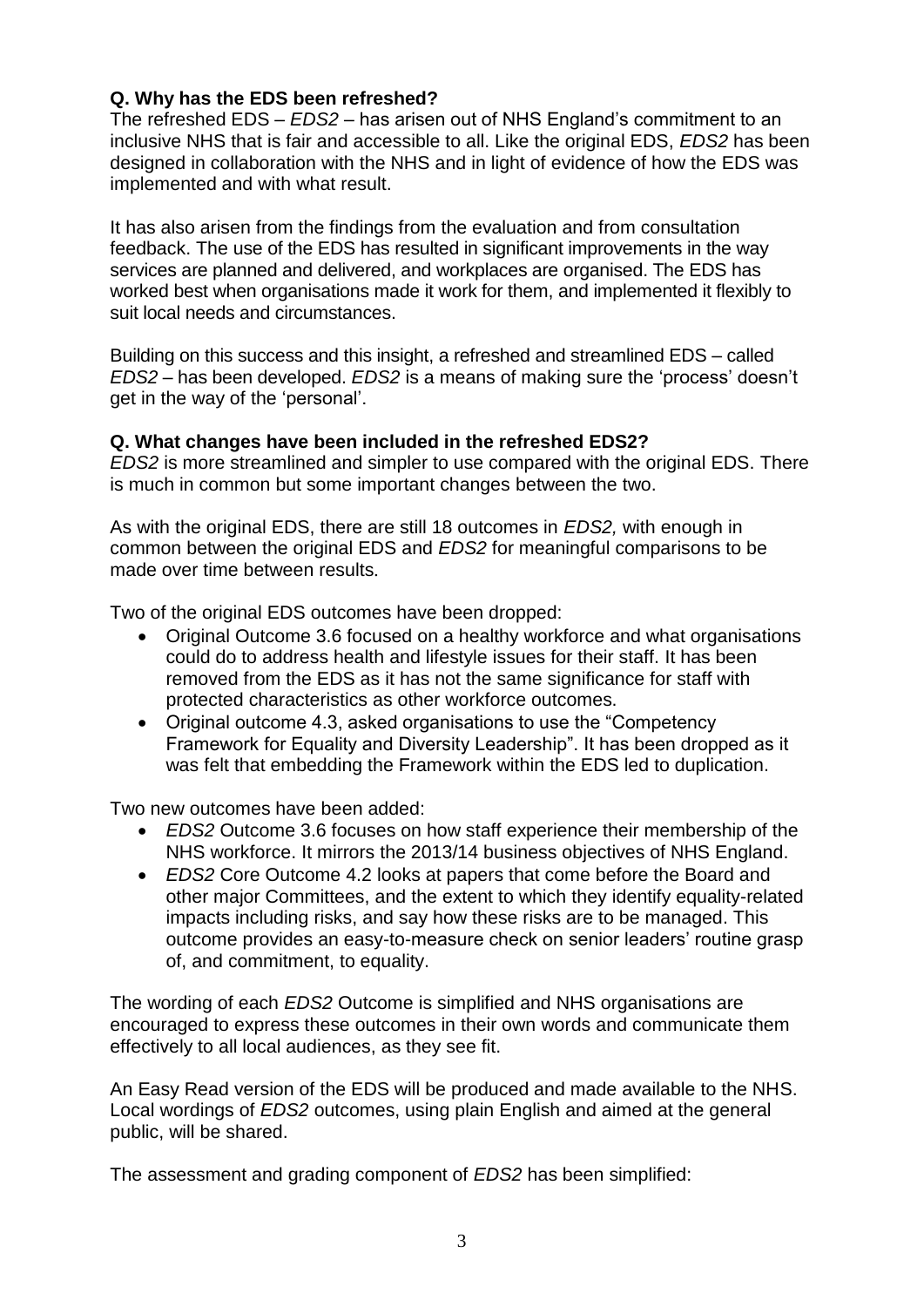- There is now just one factor for NHS organisations to focus on within the grading process. For most outcomes the key question is: how well do people from protected groups fare compared with people overall?
- There are four grades, as before underdeveloped, developing, achieving and excelling.
- Rather than having factors about the quality and scope of engagement and evidence incorporated within the assessment and grading of each individual outcome, as was the case with the original EDS, it is recommended that when using *EDS2* organisations take stock of their engagement activities and use of evidence once all outcomes are graded.
- To help with the grading, national and local sources of evidence are given for each outcome.

All other aspects of the processes for using the EDS remain as set out in the original EDS guidance of 2011.

#### **Q. The processes of the refreshed EDS are more streamlined, with a greater emphasis on local adaptation, than the original EDS. Does this mean that the original EDS was flawed, rigid and unwieldy?**

The original EDS was successful. It promoted equality at a time of great NHS change and encouraged patient, community and staff engagement in NHS business. It helped many organisations to identify issues and challenges, and to address them. But the grading process turned out to be overly complicated, and attempts at local adaptation could be limited. Because the original EDS was a new national tool, it would have been irresponsible had implementation not been monitored evaluated and results not taken into account. The evaluation, and subsequent consultation by NHS England has pointed to ways in which the EDS can be made more effective and manageable. It would have been equally irresponsible, had not NHS England not changed the original EDS as a result. Despite the changes, *EDS2* has much in common with the original EDS, which will ensure ease of use coupled with consistency and continuity.

#### **Q. How does the grading for** *EDS2* **outcome 3.1 work? Is it true that, for some protected characteristics, what might be good for some people may not be good for others?**

*EDS2* outcome 3.1 reads "Fair NHS recruitment and selection processes lead to a more representative workforce at all levels", and the grading hinges on how well staff members from protected groups fare compared with their numbers in the local population and/or the overall workforce. To see how the grading works, take a typical situation and specific example. Among the population of working age in the area of a CCG, 51% of people are women and 49% are men. In the overall CCG workforce (incorporating CSU staff who work within the CCG), 70% are women and 30% are men. Within the senior management team (SMT) of the CCG, 40% are women and 60% are men; while among administrative and clerical grades 80% are women and 20% are men. In this situation, women fare well in terms of their representation in the overall workforce compared with the local population, and men fare poorly. The CCG might reflect on the reasons for these levels of representation, but analysis and action at the level of the overall workforce may not be so helpful. *EDS2* prompts NHS organisations to look at specific roles and pay bands. In this example, the CCG should be concerned about the low proportion of women, and the high proportion of men, in the SMT compared with the proportions of women and men in both the local population and the workforce. And the CCG should be equally concerned, about the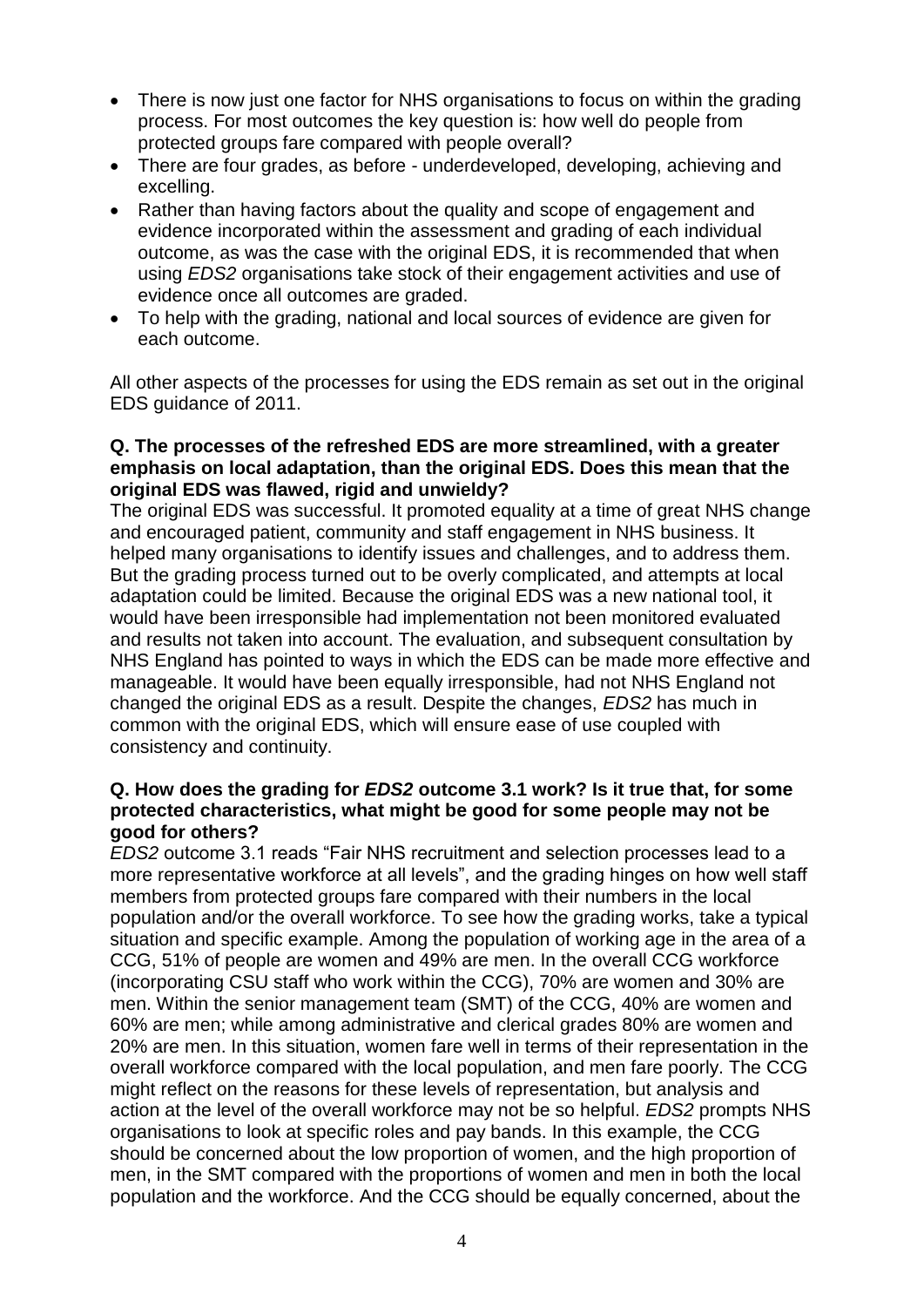high proportion of women and the low proportion of men in administrative and clerical grades compared with the proportions of women and men in both the local population and the workforce. As a result, the CCG should assure itself that its job recruitment, selection and promotion processes are fair. In addressing the disproportionate numbers of women and men in various NHS roles and pay bands, there could be winners and losers over time, but the key point is that recruitment, selection and promotion processes are fair so that people's knowledge, skills and experiences are matched to jobs, and talented people can thrive.

#### **Q. Why has the original EDS Outcome 3.6 ("The workforce is supported to remain healthy, with a focus on addressing major health and lifestyle issues that affect individual staff and the wider population") been dropped?**

The health and well-being of NHS staff is of paramount importance. Many NHS organisations run schemes, and have plans in place, to promote the health of their staff and help them address related lifestyle issues. These schemes and plans are relevant to all staff from whatever background and in whatever role. However, for many staff whose characteristics protected by the Equality Act 2010, and who struggle to thrive in the NHS and fulfil their potential, their health in the workplace is probably best served if they have the same chance to succeed as everyone else, free from discrimination, harassment and abuse. For this reason, organisations are urged to deliver on *EDS2* Outcomes 3.1 to 3.6. By doing so not only will such staff thrive but also their health is likely to improve. For example, there is considerable evidence that discriminated-against, harassed and abused staff experience more sickness, and take more time off work than staff in general. For the moment, as part of the drive to make the EDS slimmer and more focused on issues of greatest relevance to staff with protected characteristics, the original EDS Outcome 3.6 is dropped. Of course, NHS organisations should continue to pursue their general plans that promote the health of their staff, ensuring that these plans are relevant to all staff.

#### **Q. Why has the original EDS Outcome 4.3 ("The organisation uses the "Competency Framework for Equality and Diversity Leadership" to recruit, develop and support strategic leaders to advance equality outcomes") been dropped?**

Ensuring that the NHS workforce is representative of the communities it serves and that its leaders promote and advance equality outcomes is of central importance. It lies at the heart of the EDS with regard to workforce development. Within *EDS2*, delivery on *EDS2* Outcomes 3.1 to 4.3, and in particular *EDS2* Outcomes 3.1, 3.2, 4.1 and 4.3, will support this ambition. For this reason, and in support of a slimmer *EDS2* with minimum duplication, original EDS Outcome 4.3 is dropped.

Organisations that are already using the "Competency Framework" should continue to do so where benefits are being delivered through its use. Organisations currently not using the "Competency Framework" should look at the benefits of using it, taking into account their use of *EDS2*. NHS England were pleased that the "Competency Framework" was promoted in the original EDS, but it is an independent tool which NHS organisations should use where local benefits are likely to arise.

### **Q. What is the role of NHS England with EDS2?**

The development of the EDS was commissioned by the NHS Equality and Diversity Council. NHS England leads on EDS work on behalf of the NHS – it does so in partnership with the NHS.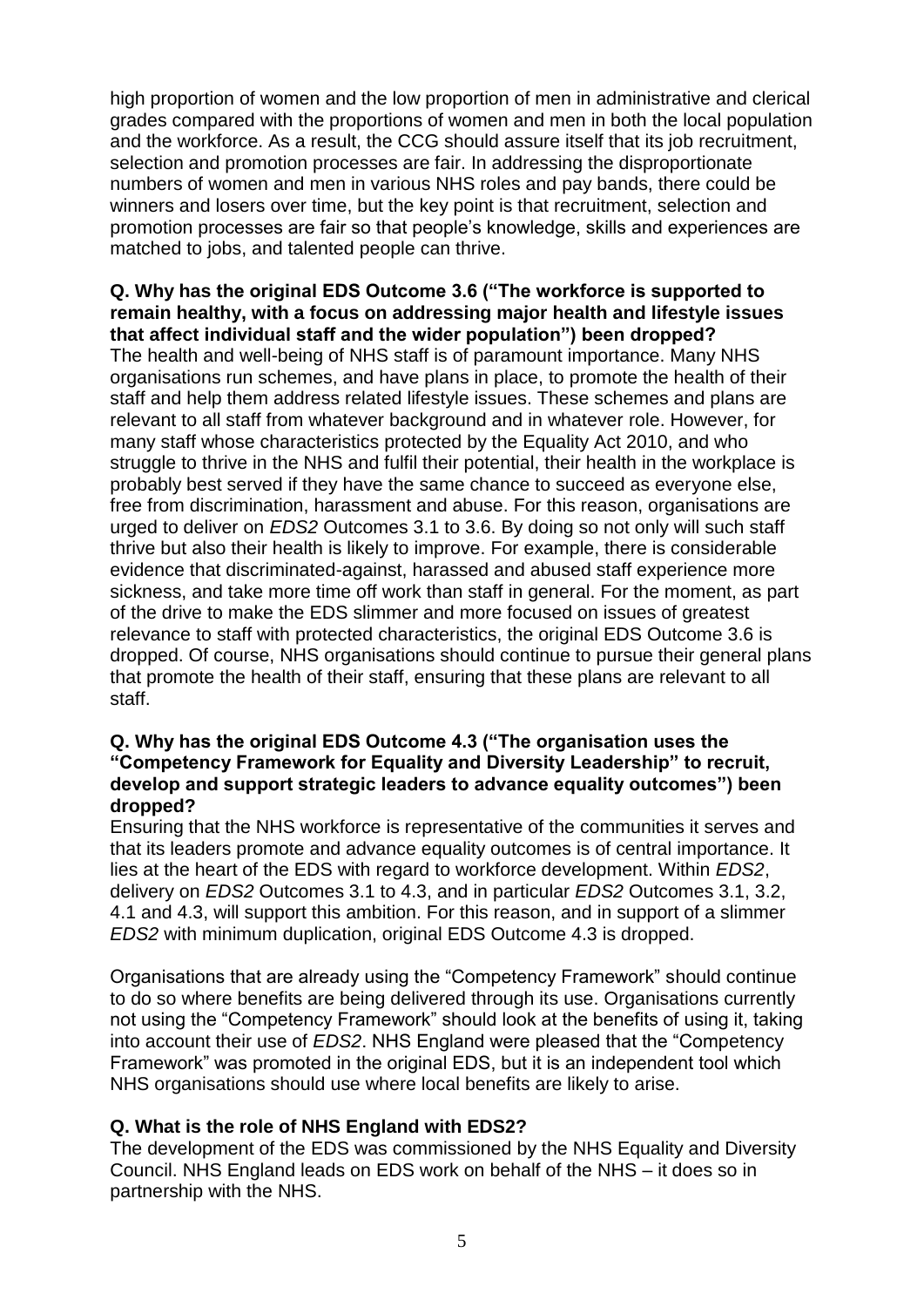NHS England has set itself an equality objective to support CCGs in implementing the EDS.

### **Q. Will NHS organisations continue to be supported in implementing EDS2?**

During the first 12 months after its roll-out to the NHS, support was provided to help organisations implement the EDS. This support will continue to be provided via the Equality and Health Inequalities Team at NHS England.

### **Q. Is the EDS about political correctness?**

No. It's about ensuring the services we deliver meet the needs of everyone. It's about 'making sure everyone counts'. In fact, you cannot have anything more fundamental to the way the NHS goes about its day-to-day business.

### **Q. Why should staff engage?**

This is what our workforce want because we've listened to them. They too should be treated with dignity and respect and empowered to make decisions and to use their skills in a workplace free from discrimination. The way we treat our staff reflects on how they treat others and has a direct impact on service quality.

The evidence is telling us loud and clear that if your workforce feels better engaged then you increase the chances of your organisation's clinical and financial performance improving. The emerging research is showing links between good staff engagement and better outcomes for patients.

#### **Q. Other equality systems haven't worked in the past, why should it work now?**

This is different. We're taking a bottom-up and not top-down approach. This isn't rocket science, the goal is clear and simple – it is about how we make sure everyone counts. This is about people coming together, demanding a service that they can access and benefit from. It's about listening to what people want and liberating our workforce to collectively make small changes that can make a big difference to patients and people who work in the NHS.

#### **Q. Is this yet another initiative?**

This is all about what the NHS should be doing anyway. It's about the principles and values of the NHS Constitution. It's about what our patients, carers and staff want. It's about putting patients, carers and those that work in the NHS at the heart of everything we do and the decisions that we make. *EDS2* is one way of making sure the 'process' doesn't get in the way of the 'personal'.

Rather than another initiative we see this as a simple to use toolkit which makes life easier. Easier to ensure legal compliance but just as importantly an easier way to ensure services a re designed to make sure everyone counts.

#### **Q. Is this just a tick box exercise?**

I would argue that this is the opposite – ticking boxes does not tailor care to the needs of individuals. This is a way of engaging and listening to staff, public and patients as we design good quality services and target our resources more effectively – that is not ticking boxes.

This is not about categories - this is about a very personal service and supportive working environments. It's about treating our elderly people with dignity and respect, not neglecting them or leaving them thirsty and hungry. It's about providing better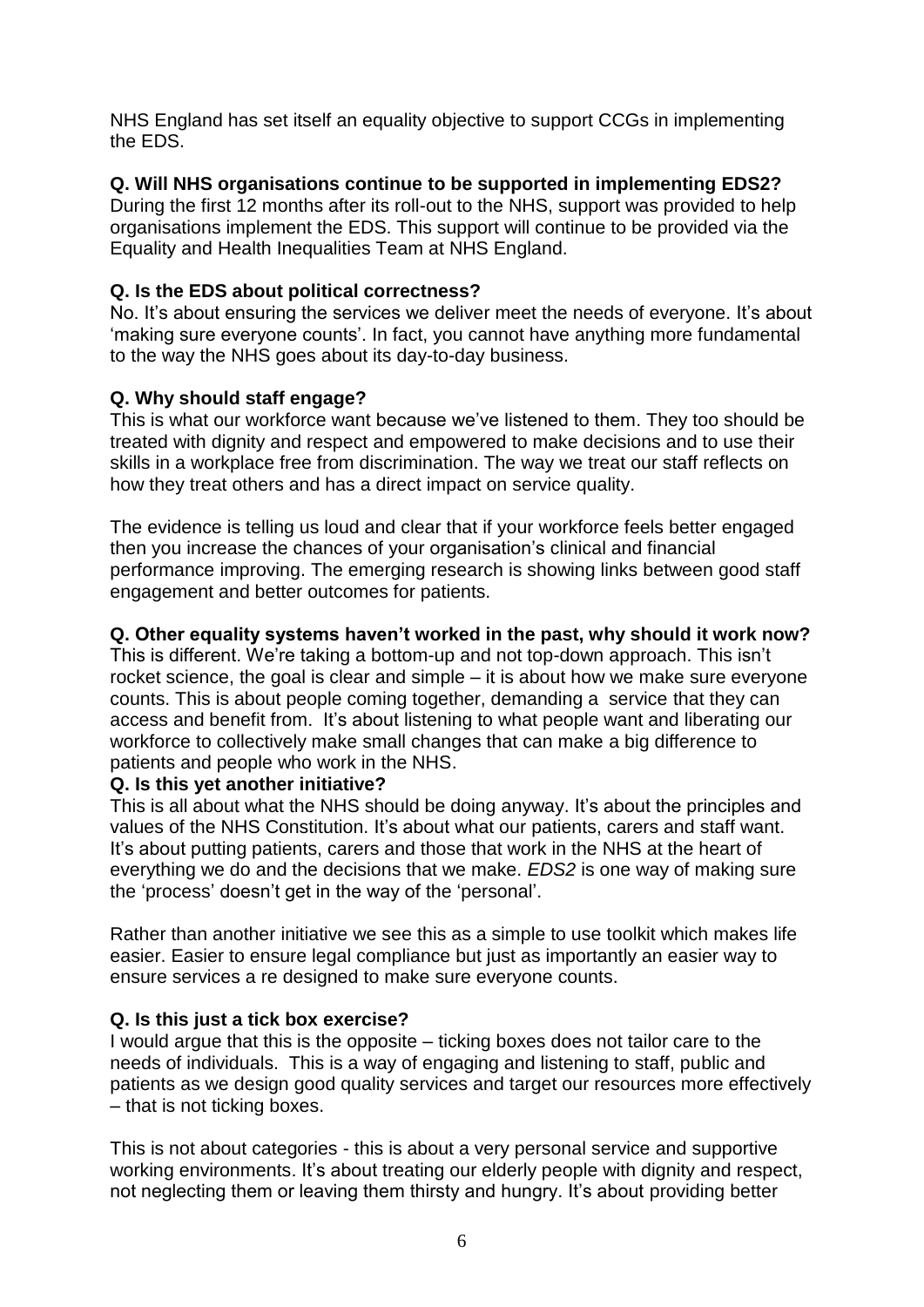primary care experiences for people from a range of black and minority ethnic backgrounds. It's about ensuring that, when it matters and to support better diagnosis and treatment, lesbians and gay men can talk confidently and in confidence to clinicians about their identity. It's about increasingly making reasonable and sensible adjustments in the workplace for staff that need support in caring for younger and older dependents.

# **Q. The timing is wrong – when the NHS has just gone through major changes?**

The NHS is emerging from a time of major change. It is essential that fairness lies at the heart of the decision making of the new system. The implications for staff and patients of poorly considered change could be substantial. NHS organisations should ensure that all decisions should be taken with due regard to the public sector Equality Duty to ensure that decisions are fair, transparent, accountable, evidencebased and consider the needs and rights of the workforce and different members of the community. Fairness will lie at the heart of our work, this will aid, not hinder, building a leaner NHS fit for the future.

# **Q. Why isn't EDS2 mandatory for NHS organisations?**

There is no need as most organisations are using it anyway. In any case, I would turn that question around and ask why would any NHS organisation not want to use the *EDS2*? There has been huge involvement from staff, patients and communities in creating the *EDS2* and I believe this expertise and scrutiny make it stronger. We have done the work nationally to produce this toolkit that can help everyone. It's free, it works and it's simple – why not use it?

# **Q. What real difference will this make in the NHS?**

*EDS2* is a framework. It's just a tool. In the wrong hands, or if used to tick the equality box, it will make no difference at all to anything. In the right hands, *EDS2*  can be a real force for good by showing organisations where to put their effort and resources in order to make a real difference to real people.

*EDS2* is based on involvement of staff, patients and diverse communities and we know often it is the lack of engagement with different groups that can lead to misunderstanding and complaints. Used effectively, *EDS2* will help to bring issues and concerns expressed by staff to the fore. In addition annual reporting as part of EDS2 commitment to transparency regarding complaints and reduction in complaints from staff will also assist in ensuring the NHS progresses on tackling racism and discrimination.

### **Q. Who's responsible? What happens if there is local disagreement?**

The leadership of the NHS organisation adopting *EDS2* is responsible for implementing it. Even if EDS did not exist, chief executives will have to ensure that their organisations are complying with their legal duties under the Equality Act 2010.

What *EDS2* does though is support NHS organisations to work with a range of local interests when using it to evaluate their performance and set equality objectives. It will not work otherwise. Local interests will comprise patients, carers, communities, staff and staff-side organisations.